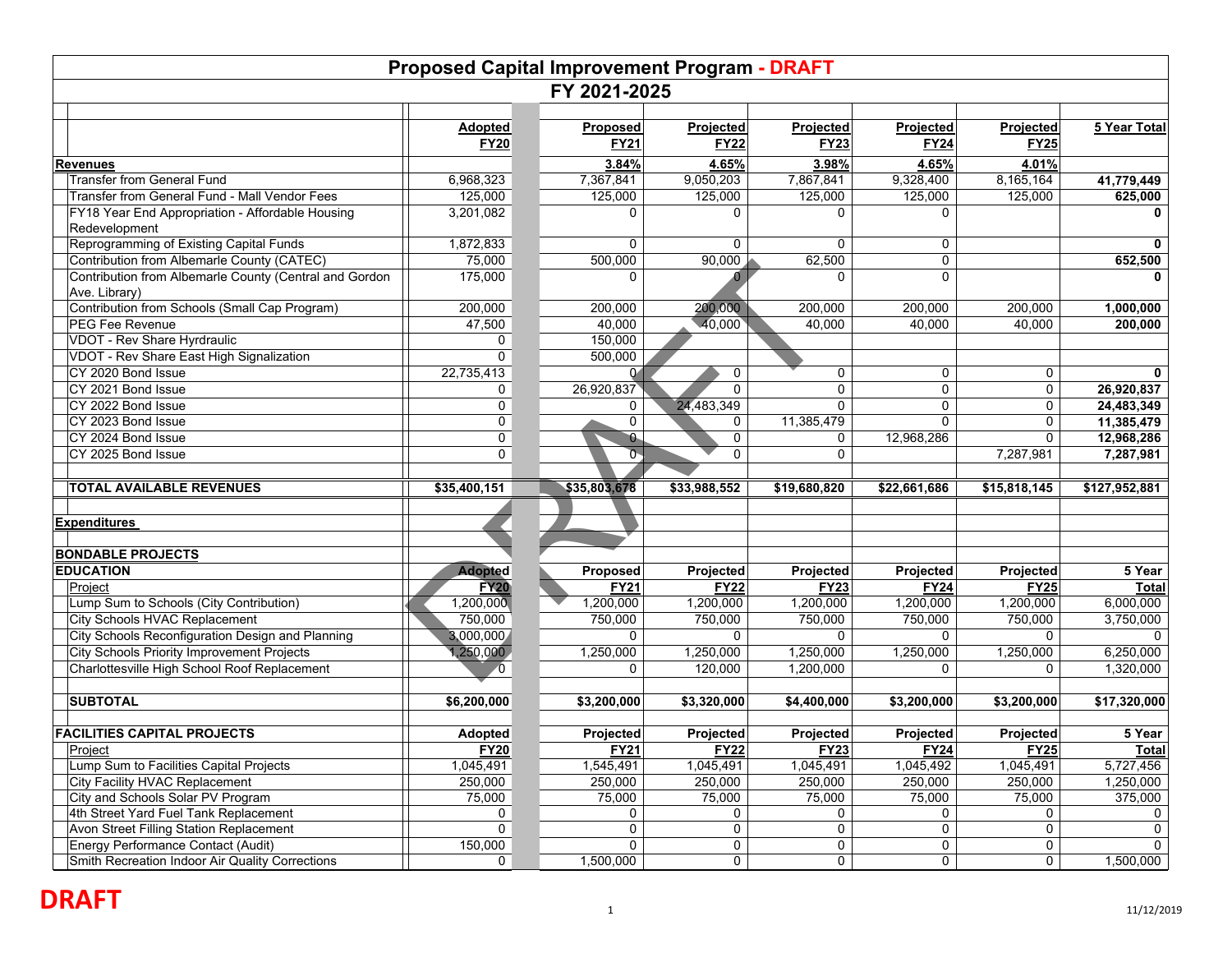| Bulk Fluid Management System - Fleet Shop             | 0                         | $\mathbf 0$         | $\mathbf{0}$   | $\Omega$            | $\mathbf 0$  | $\mathbf 0$ | $\Omega$     |
|-------------------------------------------------------|---------------------------|---------------------|----------------|---------------------|--------------|-------------|--------------|
| Downtown Mall TARA                                    | $\mathbf 0$               | 125,000             | \$302,000      | 2,138,000           | $\Omega$     | $\Omega$    | 2,565,000    |
|                                                       |                           |                     |                |                     |              |             |              |
| <b>SUBTOTAL</b>                                       | \$1,520,491               | 3,495,491           | \$1,672,491    | \$3,508,491         | \$1,370,492  | \$1,370,491 | \$11,417,456 |
|                                                       |                           |                     |                |                     |              |             |              |
| <b>PUBLIC SAFETY AND JUSTICE</b>                      | <b>Adopted</b>            | Proposed            | Projected      | Projected           | Projected    | Projected   | 5 Year       |
| Project                                               | <b>FY20</b>               | <b>FY21</b>         | <b>FY22</b>    | <b>FY23</b>         | <b>FY24</b>  | <b>FY25</b> | Total        |
| <b>General District Court</b>                         | $\mathbf 0$               | 3,181,014           | 3,181,014      | $\mathbf{0}$        | $\Omega$     | $\mathbf 0$ | 6,362,028    |
| <b>Replacement Fire Apparatus</b>                     | $\overline{0}$            | 995,500             | 0              | $\mathbf 0$         | 1,152,415    | $\mathbf 0$ | 2,147,915    |
| Replacement EMS Apparatus                             | $\overline{0}$            | 377,553             | $\Omega$       | $\Omega$            | $\Omega$     | $\mathbf 0$ | 377,553      |
| <b>Bypass Fire Station</b>                            | 3,700,000                 | 0                   | $\Omega$       | $\Omega$            | $\Omega$     | $\Omega$    | $\Omega$     |
|                                                       |                           |                     |                |                     |              |             |              |
| <b>SUBTOTAL</b>                                       | \$3,700,000               | \$4,554,067         | \$3,181,014    | \$0                 | \$1,152,415  | \$0         | \$8,887,496  |
|                                                       |                           |                     |                |                     |              |             |              |
| <b>TRANSPORTATION AND ACCESS</b>                      | <b>Adopted</b>            | Proposed            | Projected      | Projected           | Projected    | Projected   | 5 Year       |
| Project                                               | <b>FY20</b>               | <b>FY21</b>         | <b>FY22</b>    | <b>FY23</b>         | <b>FY24</b>  | <b>FY25</b> | <b>Total</b> |
| <b>Undergrounding Utilities</b>                       | 1,700,000                 | 1,430,000           |                | $\Omega$            | $\Omega$     | $\Omega$    | 1,430,000    |
| <b>New Sidewalks</b>                                  | 400,000                   | 100,000             | 100,000        | 100,000             | 100,000      | 100,000     | 500,000      |
| Sidewalk Repair                                       | 500,000                   | 500,000             | 500,000        | 500,000             | 500,000      | 500,000     | 2,500,000    |
| West Main Improvements                                | 4,000,000                 | 4,000,000           | 4,000,000      | $\Omega$            | $\Omega$     | $\mathbf 0$ | 8,000,000    |
| SIA Immediate Implementation                          | 200,000                   | 200,000             | 200,000        | 200,000             | 200,000      | 200,000     | 1,000,000    |
| Small Area Plans                                      | 100,000                   | 100,000             | 100,000        | 100,000             | 100,000      | 100,000     | 500,000      |
| <b>Street Milling and Paving</b>                      | 1,000,000                 | $\Omega$            | 1,000,000      | 2,000,000           | 2,000,000    | 2,000,000   | 7,000,000    |
| <b>Parking Structure</b>                              | 0                         | 4,875,000           | 5,125,000      | $\mathbf 0$         | $\mathbf 0$  | 0           | 10,000,000   |
| <b>ADA Pedestrian Signal Upgrades</b>                 | 240,000                   | 240,000             | 240,000        | 240,000             | 240,000      | 240,000     | 1,200,000    |
| Downtown Pedestrian Intersection Lighting             | 94,000                    |                     | $\Omega$       | $\Omega$            | $\Omega$     | $\Omega$    | $\Omega$     |
| Minor Bridge Repairs                                  | 218,545                   | 225,101             | 231,854        | 238,810             | 245,974      | 253,353     | 1,195,092    |
| <b>State Revenue Sharing</b>                          | 413,218                   | $\mathbf{0}$        | $\Omega$       | $\mathbf{0}$        | $\Omega$     | $\Omega$    |              |
| Citywide ADA Improvements - Sidewalks and Curbs       | 200,000                   | 200,000             | 200,000        | 200,000             | 200,000      | 200,000     | 1,000,000    |
| Traffic Signal Infrastructure Replacement             | $\mathbf{0}$              | 200,000             | 728,000        | 757,120             | 787,405      | 818,901     | 3,291,426    |
| <b>Historic Resources</b>                             | $\overline{\mathfrak{0}}$ | 50,000              | $\mathbf{0}$   | $\mathbf 0$         | $\Omega$     | $\mathbf 0$ | 50,000       |
| Dairy Road Bridge                                     | $\mathbf 0$               | $\Omega$            | 0              | $\mathbf 0$         | $\mathbf{0}$ | $\mathbf 0$ | $\Omega$     |
| <b>Blight Remediation</b>                             | $\overline{0}$            | 50,000              | $\Omega$       | $\Omega$            | $\mathbf{0}$ | $\Omega$    | 50,000       |
| Hydraulic/250 Intersection Turn Lane - VDOT Rev Share | $\overline{\mathfrak{o}}$ | 150,000             | $\mathbf{0}$   | $\mathbf 0$         | $\mathbf{0}$ | $\mathbf 0$ | 150,000      |
| East High Street Signalization - VDOT Rev Share       | $\overline{0}$            | $\frac{1}{000,000}$ | $\Omega$       | $\mathbf 0$         | $\mathsf 0$  | $\mathbf 0$ | 500,000      |
| Belmont Bridge - Local Match                          | $\overline{0}$            | 5,000,000           | 2,500,000      | $\Omega$            | $\Omega$     | $\Omega$    | 7,500,000    |
|                                                       |                           |                     |                |                     |              |             |              |
| <b>SUBTOTAL</b>                                       | \$9,065,763               | \$17,820,101        | \$14,924,854   | \$4,335,930         | \$4,373,379  | \$4,412,254 | \$45,866,518 |
|                                                       |                           |                     |                |                     |              |             |              |
| <b>PARKS AND RECREATION</b>                           | <b>Adopted</b>            | <b>Proposed</b>     | Projected      | Projected           | Projected    | Projected   | 5 Year       |
| Project                                               | <b>FY20</b>               | <b>FY21</b>         | <b>FY22</b>    | <b>FY23</b>         | <b>FY24</b>  | <b>FY25</b> | <b>Total</b> |
| Tonsler Park Master Plan Implementation               | 0                         | 0                   | $\Omega$       | 0                   | $\Omega$     | 0           | $\Omega$     |
| Pen Park Tennis Court Renovations                     | $\mathbf 0$               | $\overline{0}$      | $\mathbf 0$    | $\mathbf 0$         | $\mathbf 0$  | $\mathbf 0$ | $\Omega$     |
| City/County Joint Parks - Darden Towe                 | 928,963                   | 193,370             | $\mathbf 0$    | $\mathbf 0$         | $\mathbf 0$  | $\mathbf 0$ | 193,370      |
| City/County Joint Parks - Ivy Creek                   | 20,000                    | 0                   | $\overline{0}$ | $\mathsf{O}\xspace$ | $\Omega$     | 0           | 0            |
| Washington Park Basketball Court Renovations          | $\mathbf 0$               | $\mathbf 0$         | $\mathbf 0$    | $\mathbf 0$         | $\mathbf 0$  | $\mathbf 0$ | $\mathbf 0$  |
| <b>Riverview Park Restrooms</b>                       | 245,000                   | $\overline{0}$      | $\Omega$       | $\Omega$            | $\Omega$     | $\Omega$    | $\Omega$     |
|                                                       |                           |                     |                |                     |              |             |              |
| <b>SUBTOTAL</b>                                       | \$1,193,963               | \$193,370           | \$0            | \$0                 | \$0          | \$0         | \$193,370    |
|                                                       |                           |                     |                |                     |              |             |              |
|                                                       |                           |                     |                |                     |              |             |              |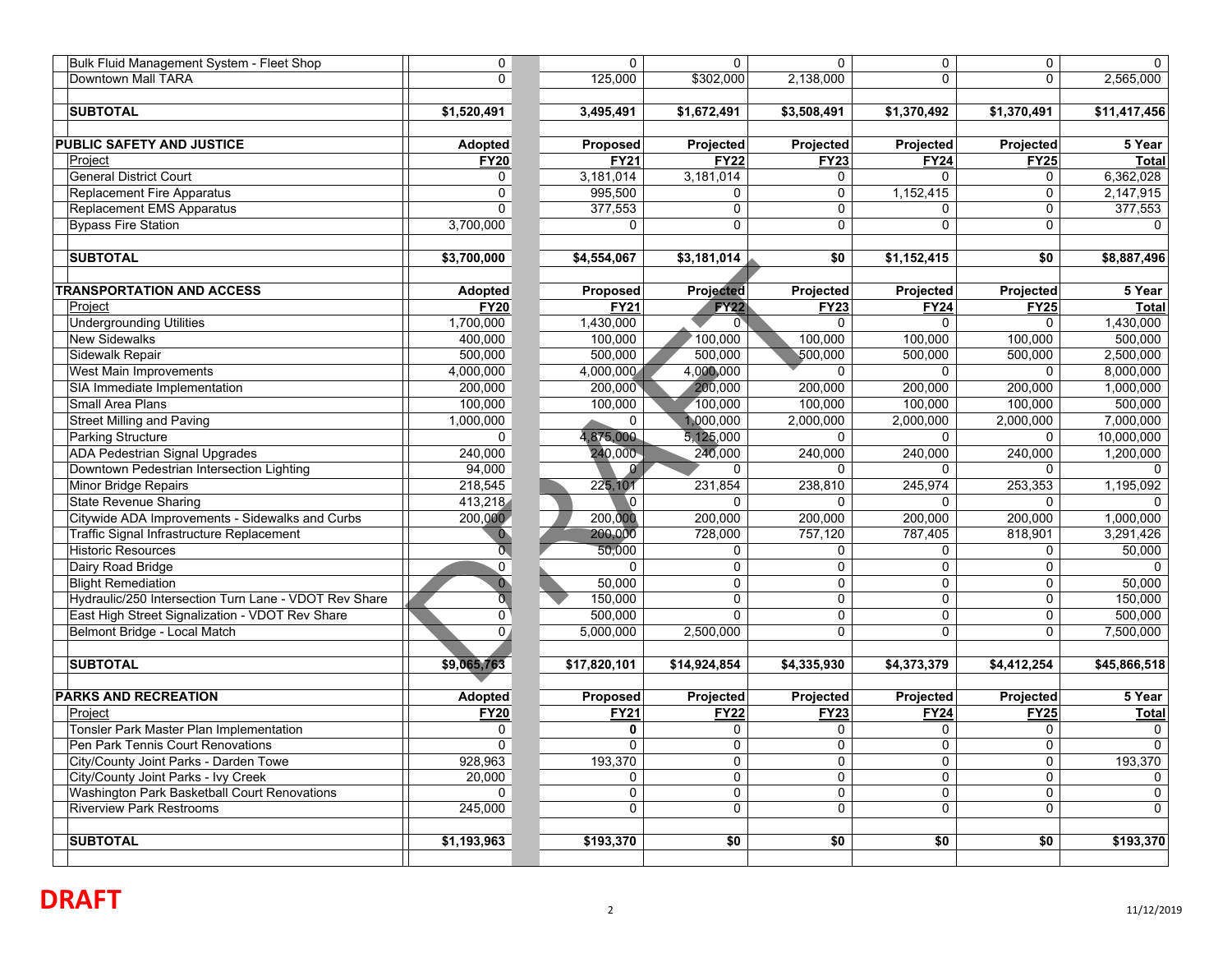| <b>AFFORDABLE HOUSING</b>                         | Adopted          | Proposed        | Projected        | Projected      | Projected    | Projected    | 5 Year         |
|---------------------------------------------------|------------------|-----------------|------------------|----------------|--------------|--------------|----------------|
| Project                                           | <b>FY20</b>      | <b>FY21</b>     | <b>FY22</b>      | <b>FY23</b>    | <b>FY24</b>  | <b>FY25</b>  | Total          |
| Public Housing Redevelopment - (CRHA)             | 3,000,000        | 1,500,000       | 1,500,000        | 3,000,000      | 3,000,000    | 3,000,000    | 12,000,000     |
| <b>SUBTOTAL</b>                                   | \$3,000,000      | \$1,500,000     | \$1,500,000      | \$3,000,000    | \$3,000,000  | \$3,000,000  | \$12,000,000   |
|                                                   |                  |                 |                  |                |              |              |                |
| TOTAL BONDABLE PROJECTS                           | \$24,680,217     | \$30,763,029    | \$24,598,359     | \$15,244,421   | \$13,096,286 | \$11,982,745 | \$95,684,840   |
| <b>NONBONDABLE PROJECTS</b>                       |                  |                 |                  |                |              |              |                |
| <b>EDUCATION</b>                                  | Adopted          | Proposed        | Projected        | Projected      | Projected    | Projected    | 5 Year         |
| Project                                           | <b>FY20</b>      | <b>FY21</b>     | <b>FY22</b>      | <b>FY23</b>    | <b>FY24</b>  | <b>FY25</b>  | Total          |
| School Small Capital Improvements Program         | 300,000          | 200,000         | 200,000          | 200,000        | 200,000      | 200,000      | 1,000,000      |
| <b>SUBTOTAL</b>                                   | \$300,000        | \$200,000       | \$200,000        | \$200,000      | \$200,000    | \$200,000    | \$1,000,000    |
| <b>ECONOMIC DEVELOPMENT</b>                       | <b>Adopted</b>   | Proposed        | Projected        | Projected      | Projected    | Projected    | 5 Year         |
| Project                                           | <b>FY20</b>      | <b>FY21</b>     | <b>FY22</b>      | <b>FY23</b>    | <b>FY24</b>  | <b>FY25</b>  | Total          |
| Economic Development Strategic Initiatives        | 0                | 150,000         | 150,000          | 150,000        | 150,000      | 150,000      | 750,000        |
| <b>SUBTOTAL</b>                                   | \$0              | \$150,000       | \$150,000        | \$150,000      | \$150,000    | \$150,000    | \$750,000      |
| PUBLIC SAFETY AND JUSTICE                         | Adopted          | <b>Proposed</b> | Projected        | Projected      | Projected    | Projected    | 5 Year         |
| Project                                           | <b>FY20</b>      | <b>FY21</b>     | FY <sub>22</sub> | <b>FY23</b>    | <b>FY24</b>  | <b>FY25</b>  | Total          |
| Police Mobile Data Terminals                      | \$0              | 202,677         | 202,667          | 202,667        |              | $\Omega$     | \$608,011      |
| Police Portable Radio Replacement                 | $\overline{0}$   | 75,000          | 75,000           | 75,000         | 75,000       | 75,000       | \$375,000      |
| Fire Portable Radio Replacement                   | $\overline{0}$   | 75,000          | 75,000           | 75,000         | 75,000       | 75,000       | 375,000        |
| Sheriff Portable Radio Replacement                | $\boldsymbol{0}$ | 40,000          | 40,000           | 40,000         | 40,000       | 40,000       | 200,000        |
| <b>SUBTOTAL</b>                                   | \$0              | \$392,677       | \$392,667        | \$392,667      | \$190,000    | \$190,000    | \$1,558,011    |
|                                                   |                  |                 |                  |                |              |              |                |
| <b>TRANSPORTATION &amp; ACCESS</b>                | <b>Adopted</b>   | Proposed        | Projected        | Projected      | Projected    | Projected    | 5 Year         |
| Project                                           | <b>FY20</b>      | <b>FY21</b>     | <b>FY22</b>      | <b>FY23</b>    | <b>FY24</b>  | <b>FY25</b>  | <b>Total</b>   |
| State Bridge and Highway Inspections              | 0                | 0               | 40,000           | 60,000         | 80,000       | 100,000      | 280,000        |
| <b>CAT Transit Bus Replacement Match</b>          | $\overline{0}$   | 0               | 134,000          | 139,510        | 114,400      | 114,400      | 502,310        |
| Intelligent Transportation System                 | 100,786          | 147,015         | 180,786          | 450,000        | 100,000      | 100,000      | 977,801        |
| <b>City Wide Traffic Engineering Improvements</b> | 150,000          | 150,000         | 150,000          | 150,000        | 150,000      | 150,000      | 750,000        |
| Neighborhood Transportation Improvements          | 50,000           | 50,000          | 50,000           | 50,000         | 50,000       | 50,000       | 250,000        |
| Citywide ADA Improvements - Sidewalks and Curbs   | $\mathbf 0$      | 0               | $\mathbf 0$      | 0              | $\mathbf 0$  | $\mathbf 0$  | $\Omega$       |
| <b>Bicycle Infrastructure</b>                     | 200,000          | 0               | $\mathbf 0$      | 200,000        | 200,000      | 200,000      | 600,000        |
| NDS Permit Tracking Software Replacement          | 0                | 0               | $\mathbf 0$      | 0              | 0            | 0            | 0              |
| Cultural Landscape Study                          | $\overline{0}$   | U.              | 0 <sup>1</sup>   | $\overline{0}$ | $\mathbf{0}$ | $\mathbf 0$  | $\overline{0}$ |
| Right of Way Appurtenance                         | 15,450           | 0               | 129,000          | 129,000        | 129,000      | 129,000      | 516,000        |
| <b>Wayfinding Initiatives</b>                     | 0                | $\mathbf{0}$    | $\mathbf{0}$     | 0              | 0            | 0            | 0              |
| Traffic Sign Retro Reflective Compliance          | 115,715          | 119,186         | 122,762          | 63,222         | 0            | 0            | 305,170        |
| <b>ADA Ramp Corrections</b>                       | 131,000          | 134,930         | 138,978          | 0              | 0            | $\mathbf 0$  | 273,908        |
|                                                   |                  |                 |                  |                |              |              |                |
| <b>SUBTOTAL</b>                                   | \$762,951        | \$601,131       | \$945,526        | \$1,241,732    | \$823,400    | \$843,400    | \$4,455,189    |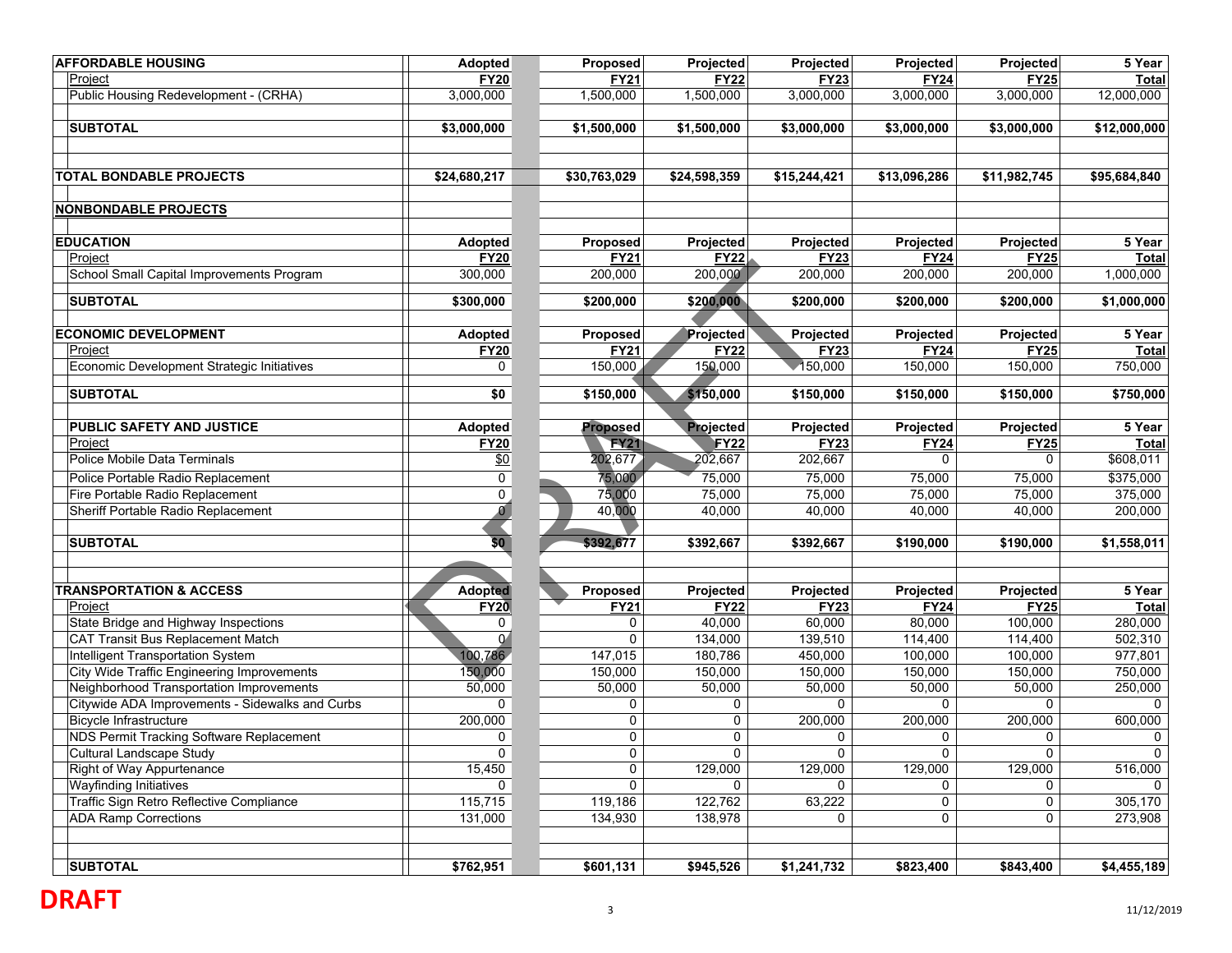| <b>PARKS &amp; RECREATION</b>                     | <b>Adopted</b> | Proposed        | Projected        | <b>Projected</b> | Projected        | Projected        | 5 Year       |
|---------------------------------------------------|----------------|-----------------|------------------|------------------|------------------|------------------|--------------|
| Project                                           | <b>FY20</b>    | <b>FY21</b>     | <b>FY22</b>      | <b>FY23</b>      | <b>FY24</b>      | <b>FY25</b>      | <b>Total</b> |
| Parks and Recreation Lump Sum Account             | 200,000        | $\Omega$        | 200,000          | 200,000          | 200,000          | 200,000          | 800,000      |
| Parks and Schools Playground Renovations          | $\mathbf{0}$   | 112,000         | 112,000          | 112,000          | 112,000          | 112,000          | 560,000      |
| <b>Trails and Greenway Development</b>            | $\overline{0}$ | 0               | $\mathbf{0}$     | 0                | $\Omega$         | 0                | $\Omega$     |
| Downtown Mall Tree Preservation Planning          | 0              | $\mathbf 0$     | $\Omega$         | $\Omega$         | $\mathbf 0$      | $\mathbf 0$      | $\Omega$     |
| <b>Urban Tree Planting</b>                        | 50,000         | 75,000          | 75,000           | 75,000           | 75,000           | 75,000           | 375,000      |
| Parkland Acquisition                              | 0              | $\Omega$        | $\Omega$         | $\Omega$         | $\Omega$         | $\Omega$         | $\Omega$     |
| Parkland and Trails Acquisition and Development   | 250,000        | 125.000         | 125,000          | 125.000          | 125.000          | 125.000          | 625.000      |
| <b>Refurbish Parks Restrooms</b>                  | 0              | 50,000          | $\Omega$         | $\Omega$         | $\mathbf 0$      | 0                | 50,000       |
| Meadowcreek Valley Trail Railroad Tunnel - Design | $\overline{0}$ | $\Omega$        | 0                | $\Omega$         | $\overline{0}$   | $\overline{0}$   | $\Omega$     |
| Downtown Mall Infrastructure Repairs              | 125,000        | 125,000         | 125,000          | 125,000          | 125,000          | 125,000          | 625,000      |
|                                                   |                |                 |                  |                  |                  |                  |              |
| <b>SUBTOTAL</b>                                   | \$625,000      | \$487,000       | \$637,000        | \$637,000        | \$637,000        | \$637,000        | \$3,035,000  |
|                                                   |                |                 |                  |                  |                  |                  |              |
| <b>STORMWATER INITIATIVES</b>                     | Adopted        | Proposed        | Projected        | Projected        | Projected        | Projected        | 5 Year       |
| Project                                           | <b>FY20</b>    | <b>FY21</b>     | <b>FY22</b>      | <b>FY23</b>      | <b>FY24</b>      | <b>FY25</b>      | <b>Total</b> |
| Neighborhood Drainage Projects                    | 50,000         | $\mathbf{0}$ .  | 0                | $\Omega$         | $\Omega$         | $\Omega$         | $\Omega$     |
|                                                   |                |                 |                  |                  |                  |                  |              |
| <b>SUBTOTAL</b>                                   | \$50,000       | \$0             | \$0              | \$0              | \$0              | \$0              | \$0          |
|                                                   |                |                 |                  |                  |                  |                  |              |
| <b>TECHNOLOGY INFRASTRUCTURE</b>                  | <b>Adopted</b> | <b>Proposed</b> | Projected        | Projected        | <b>Projected</b> | <b>Projected</b> | 5 Year       |
| Project                                           | <b>FY20</b>    | <b>FY21</b>     | <b>FY22</b>      | <b>FY23</b>      | <b>FY24</b>      | <b>FY25</b>      | <b>Total</b> |
| Communications Technology Account/Public Access   | 47,500         | 40,000          | 10,000∗          | 40,000           | 40,000           | 40,000           | 200,000      |
| City Wide IT Strategic Infrastructure             | 250,000        | 250,000         | 250,000          | 250,000          | 250,000          | 250,000          | 1,250,000    |
|                                                   |                |                 |                  |                  |                  |                  |              |
| <b>SUBTOTAL</b>                                   | \$297,500      | \$290,000       | \$290,000        | \$290,000        | \$290,000        | \$290,000        | \$1,450,000  |
|                                                   |                |                 |                  |                  |                  |                  |              |
| <b>AFFORDABLE HOUSING</b>                         | <b>Adopted</b> | <b>Proposed</b> | Projected        | Projected        | Projected        | Projected        | 5 Year       |
| Project                                           | <b>EY20</b>    | <b>FY21</b>     | <b>FY22</b>      | <b>FY23</b>      | <b>FY24</b>      | <b>FY25</b>      | <b>Total</b> |
| Charlottesville Affordable Housing Fund           | 800,000        | 800,000         | 0                | 0                | $\Omega$         | 0                | 800.000      |
| Supplemental Rental Assistance                    | 750.000        | 900,000         | 900,000          | 900,000          | 900,000          | 900,000          | 4,500,000    |
| <b>Housing Rehabilitation</b>                     | 500.000        | 500,000         | 500,000          | 500.000          | 500,000          | 500.000          | 2,500,000    |
| Friendship Court Infrastructure Improvements      | ,540,000       | 0               | 2,000,000        | 0                | 2,500,000        | 0                | 4,500,000    |
| Friendship Court Redevelopment - Phase 1          | 4,005,159      | 394,841         | 0                | 0                | $\mathbf 0$      | 0                | 394,841      |
| Friendship Court Redevelopment - Phase 2          | $\alpha$       | 0               | 3,250,000        | 0                | $\Omega$         | 0                | 3,250,000    |
| Friendship Court Redevelopment - Phase 3          | $\overline{0}$ | $\Omega$        | $\mathbf{0}$     | $\Omega$         | 3,250,000        | $\Omega$         | 3,250,000    |
|                                                   |                |                 |                  |                  |                  |                  |              |
| <b>SUBTOTAL</b>                                   | \$7,595,159    | \$2,594,841     | \$6,650,000      | \$1,400,000      | \$7,150,000      | \$1,400,000      | \$19,194,841 |
| <b>OTHER GOVERNMENTAL PROJECTS</b>                | <b>Adopted</b> | Proposed        | <b>Projected</b> | <b>Projected</b> | <b>Projected</b> | <b>Projected</b> | 5 Year       |
| Project                                           | <b>FY20</b>    | <b>FY21</b>     | <b>FY22</b>      | <b>FY23</b>      | <b>FY24</b>      | <b>FY25</b>      | Total        |
| Home Energy Conservation Grant Program            | 125,000        | 125,000         | 125,000          | 125,000          | 125,000          | 125,000          | 625,000      |
| Senior Center at Belvedere                        | 600,000        | 0               | 0                | $\mathbf 0$      | $\mathbf 0$      | 0                | $\mathbf 0$  |
| <b>PVCC Advanced Technology Center</b>            | 64,324         | 0               | $\mathbf 0$      | $\mathbf 0$      | $\mathbf 0$      | 0                | $\Omega$     |
| City Yard Environmental Remediation               | 300,000        | $\Omega$        | 0                | $\pmb{0}$        | $\mathbf 0$      | 0                | $\Omega$     |
| Citywide Fee Study                                | $\mathbf 0$    | 200.000         | $\overline{0}$   | $\Omega$         | $\Omega$         | $\Omega$         | 200.000      |
|                                                   |                |                 |                  |                  |                  |                  |              |
|                                                   |                |                 |                  |                  |                  |                  |              |